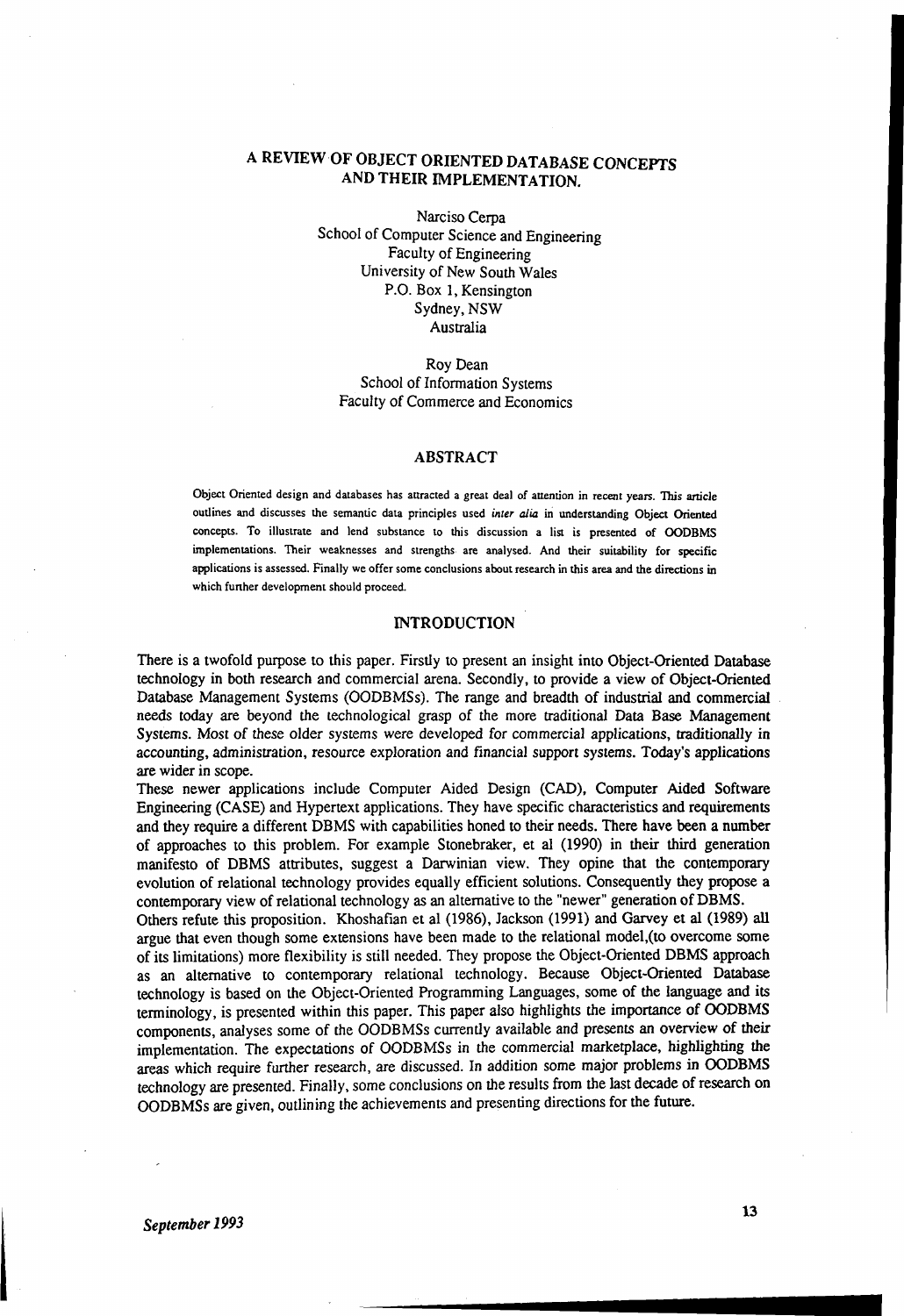The newer applications require:

- a flexible abstract data typing approach
- the capability to encapsulate data and
- the operations on this data by using the message metaphor.

A combination of the object-oriented capabilities with the traditional storage management functions, will result in a system which keeps the capabilities of the traditional approach, but includes an extensible data typing facility. This facility enables the storing of information usually not suited for normalised relations (Maier et al, (1986)). In object-oriented systems, all conceptual entities are modelled as *objects.* A simple integer or string is as much an object as is a complex assembly of parts. An object has value and/or attributes. More complex objects contain instance variables. The behaviour of an object is encapsulated *(caught)* in methods *(processes).* (Banerjee, et al, 1987A). According some researchers and practitioners, (for example Khoshafian et al (1986), Jackson (1991) and Garvey et al (1989)) an OODBMS should fulfil all the functions which are expected of data base systems, plus others features which are typical in object-orientism. These can be described as follows:

Object Identity: For an object to exist in its own right it requires the characteristic of uniqueness. In OODBMS terms uniqueness is called identity. Khoshafian et al (1986), Jackson (1991) and Garvey et al (1989) all say that identity is that property of an object which distinguishes each object from all others. When real world objects are modelled, it is usually with some particular purpose in mind. A subset of that object's description *relevant to the purposes of the model* is included in the model

This subset is not always complete. To reflect the object's uniqueness sometimes artificial identifier is required. The relational model introduces the notion of user-defined identifier keys to represent the identity of an object. These researchers suggested implementing the object identity by a substitution method called *surrogates.* In this way the unique identifiers are generated. Each system has its own set of surrogates. Surrogates are completely independent of any physical location. Each object of any type is associated with a surrogate at the moment it is instantiated. This association will internally represent the identity of its object throughout the lifetime of the *objecifrom creation to deletion.*

Inheritance:According to Paton, et al (1991) inheritance can be supported in three ways. The first kind of inheritance support, occurs when the structure of a superclass is inherited by its subclasses. The second kind occurs when the behaviour is inherited. The third kind is a combination of both. In Object-Oriented data bases, inheritance is possible by the modelling of IS\_A relationships which are implemented by the OODBMS. (For a more extensive coverage of semantic data modelling see Elmasri and Navathe (1989), Hull and King (1987)). Inheritance reduces the need to specify redundant information, and simplifies updating. (Garvey, et al (1989)) Information about many object instances can be changed in a single update action.

Abstract Data Types are defined by Garvey, et al (1989) as data types which allow users to define new data structures. The object-oriented approach enables objects to possess attributes which are themselves objects (Jackson (1991)). This is achieved by using the ADT facility and building objects from existing data structures. ADTs provide a set of methods which may be used to manipulate the attributes of the object, but hiding the physical storage representation of the information.

Method and Message: a message is defined as the way in which objects communicate and perform all their computations (Garvey, et al (1989)). A message can be divided into the object, the method and the list of arguments It represents the interaction between objects, message can also be a request for an object to carry out one of its operations. Message sending supports data abstraction. The calling program does not make any assumptions about the implementation and data type used.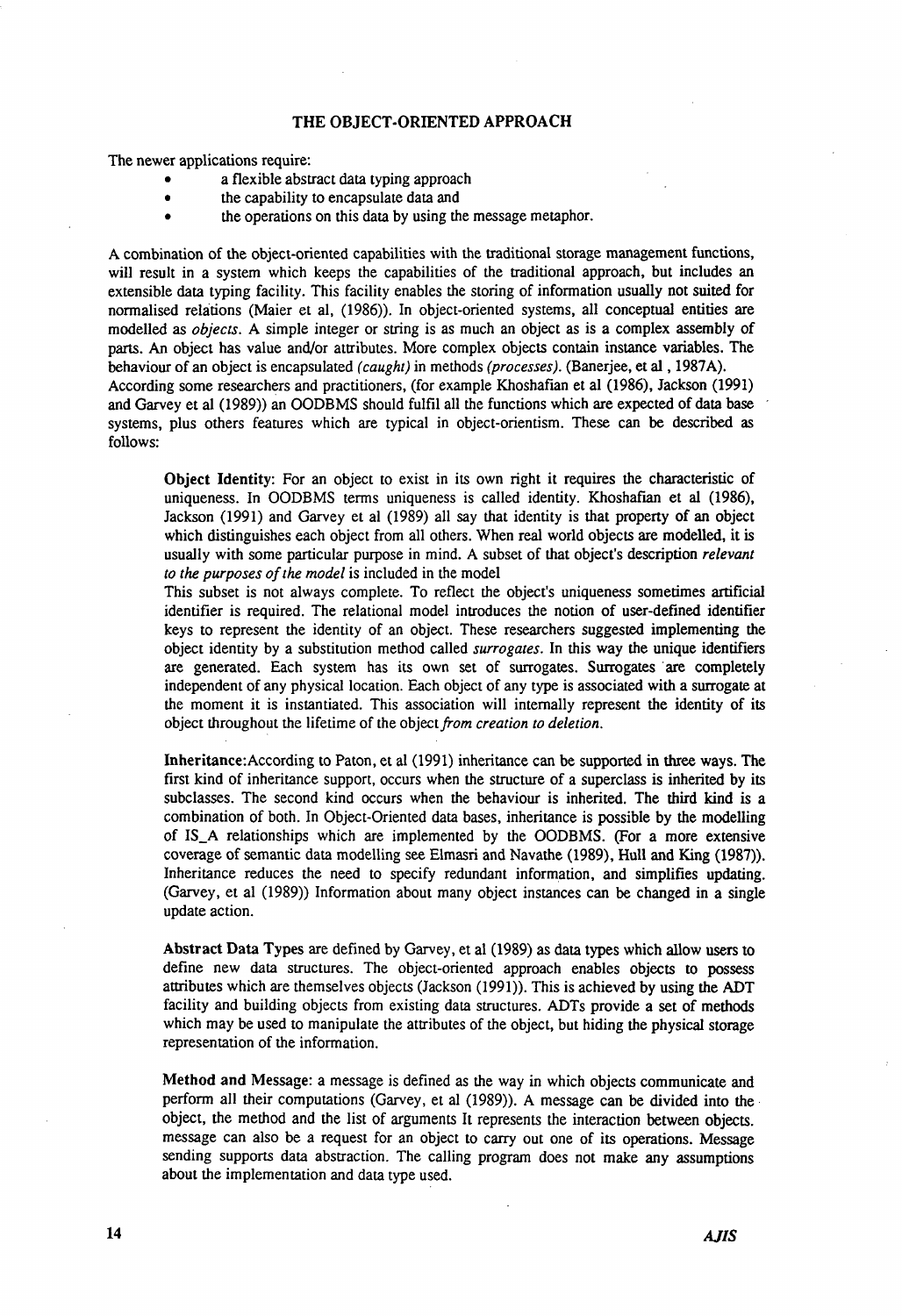Overloading: occurs when the same operator can be used for the same operations on different data types. (Garvey, et al (1989)) So, distinct methods can be given the same name for two different classes of objects. Overloading is also related to the term polymorphism described above.

Late Binding: is a run-time interpretation of message passing, also called dynamic binding (Thomas (1989)). The language is interpreted, instead of compiled. (Garvey et al, (1989)) This allows features to be added to a method without affecting existing programs. The "how to do it" question, is resolved at run-time.

Encapsulation An object consists of an encapsulated representation or state and a set of messages which can be applied to that object (Thomas (1989)). This concept is also called data abstraction or modular programming. The data is packaged together with the procedures for accessing the data. This data can only be accessed by using the methods or messages provided by the implementer (Zdonik, et al (1990)).

Complex/Composite Objects: are built by applying constructors to basic objects (Jackson (1991)). Oxborrow, et al (1991) state that composite objects represent one kind of complex object whereas Kim, et al (1987) define a composite object as an object with a hierarchy of exclusive component objects. The instances which constitute a composite object belong to classes that are also organised in a hierarchy. This hierarchical collection of classes is called a composite object schema. Composite objects augment the semantic integrity of the objectoriented data base model through the notion of dependent objects. To implement a complex object, requires clustering and locking support.

#### Object Oriented Summary

A definition of OODBMSs was presented by Atkinson et al (1990) at the First International Conference on Deductive and Object-Oriented Data Bases. This definition included the features mentioned by researchers and practitioners as discussed above. To this definition Atkinson et al (1990) add the concept that the data manipulation language of the data base should allow the user to express any computable function. This is in sharp contrast with the current SQL approach in relational data bases where computational characteristics are very limited.

Other functions, which are described by some researchers include:

- the graphical interface for supporting the interaction with complex objects structures,
- and a version schema feature.

## TECHNICAL FUNCTIONALITIES FOR OODBMS IMPLEMENTATIONS

There are technical functionalities which are critical to the success of all DBMSs including OODBMS. These functionalities include:

Persistence: Persistent data is described by Khoshafian (1990) as data which is stored outside a transaction context and so survives transaction updates. There are two principal strategies to determine whether objects should become persistent. These are persistence extensions and persistence through accessibility. The former incorporates the notion of a class extension to make the instances of a class persistent. The latter enables one or more persistent data base roots and every object, reachable from these roots, persistent.

Transaction Management and Concurrency Control: Garza et al (1988) present a good analysis of transaction management. They show how the transaction subsystem provides a concurrency control mechanism to allow interleaved execution of multiple concurrent transactions (serializability). The two-phase locking protocol is used. The granules for locking are the data base, the index, the class, and the instance levels.

Composite object locking is used for defining and manipulating a set of objects as a single entity. It also delivers semantic integrity. To achieve class lattice (network), and composite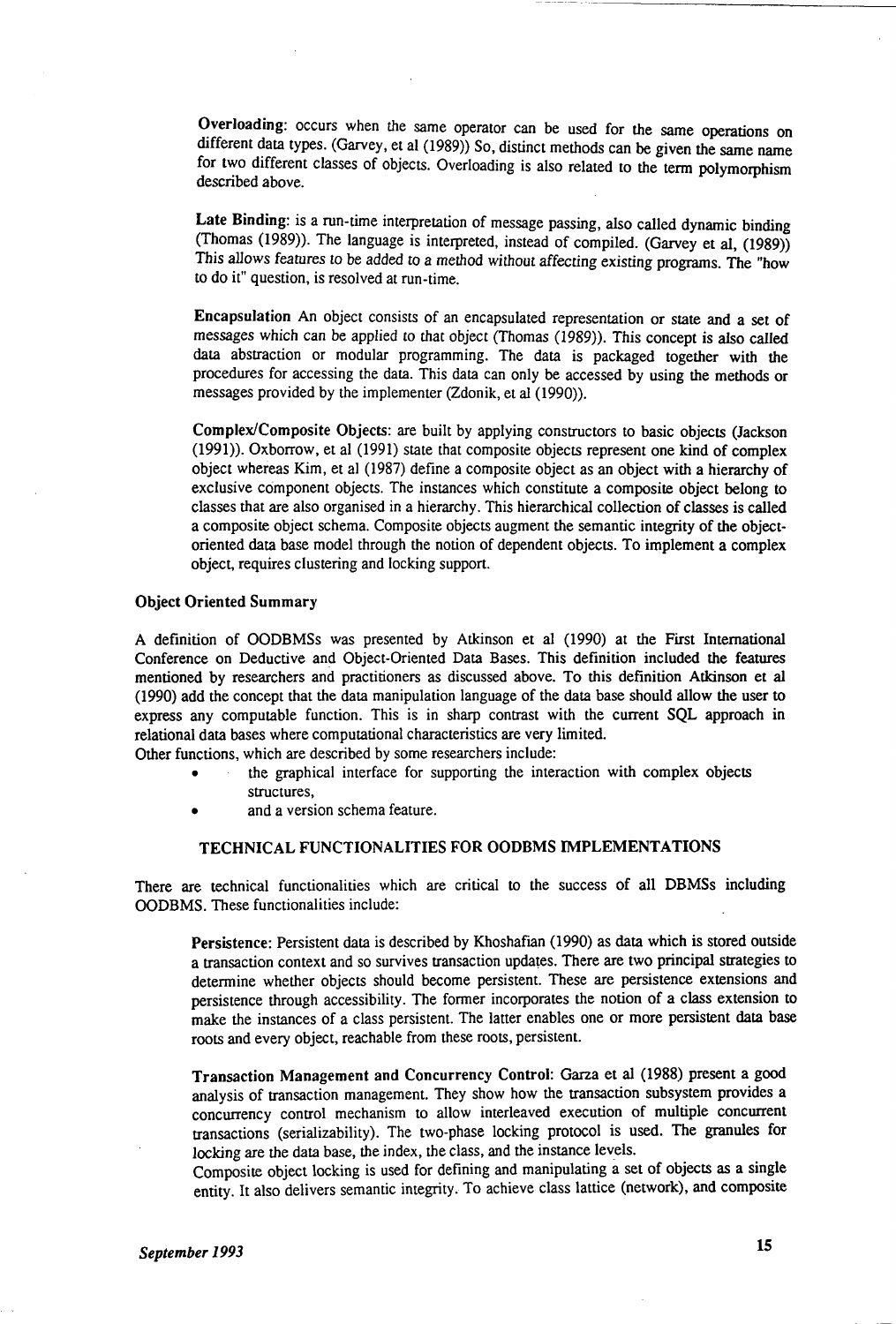object locking, new lock modes have been added to the conventional compatibility matrix for granularity locking. The aim is to increase efficiency of storage and retrieval functions.

**Recovery:** Garza et al (1988) describe a recovery process which supports recovery only from soft crashes (leaving the content of the disk intact). When this occurs user-initiated transactions abort. This does not support recovery from disk head crashes. The implemented approach uses the Undo from log procedure. This procedure requires that pages containing updated objects are forced to disk at the end of a transaction.

**Security:** is both mandatory and vital in OODBMSs. (Thuraisingham (1989)) It is largely based on subjects (processes) and entities (objects) with assigned security levels. The following rules apply:

- . A subject has read access to any entity if the subject's security level dominates the security level of the entity.
- . A subject has write access to an entity, if the subject's security level equals the security level of the entity.
- . A subject can execute a method if the subject's security level dominates both the security level of the method and the type on which the method is defined.
- . A method executes at the security level of the subject who initiated the execution.
- . During the execution of a method Ml, if another method M2, is executed, then M2 can execute only if the execution level of Ml dominates both the security level of M2 and the security level of the type on which M2 is defined.

. If a new object is created as a result of executing a method, the object is created at the security level of the subject who initiated the execution of the method.

This security system is the multi-level security system on which the subjects are assigned a level of security (e.g. unclassified < confidential< secret < topsecret) and the security is enforced based on the level of security of the subject and the object as created or accessed.

## **Data Access Performance**

Effective clustering can have a significant impact on performance particularly when accessing data. Chang et al (1989) discuss effective clustering in an OODBMS based on a prototype object-oriented data manager developed by the UC-Berkeley CAD group. They propose using inheritance and structure semantics for achieving such improved performance, in the same way that the relational query optimiser uses the table cardinality and indexing information for producing efficient access plans. They also propose a run-time clustering algorithm, which, under high structure density and large read/write ratio conditions, can greatly improve system response time. A simulation study conducted by Cheng et al (1991) showed an application where a high read/write ratio justified a fully dynamic reclustering strategy. Conversely, when the ratio is not high enough, the reorganisation overhead degrades the overall performance.

Performance enhancement by using data replication has been proposed by Shekita, et al (1989). Here replicated data eliminates the use of functional joins that would otherwise be required during query processing. This technique is also called, field replication, and this should only be specified on reference paths which are frequently accessed although infrequently updated. Two strategies are proposed. They are:

- in-place replication, where the replicated values are stored directly in the objects that cause replication to take place, and
- separate replication when replicated values are stored in different objects that are shared within the set.

One of the issues is the propagation of updates for both strategies (in the same way as replication in the relational model). Kemper, et al (1990) propose creating redundant, and separate structures *(access*

ŧ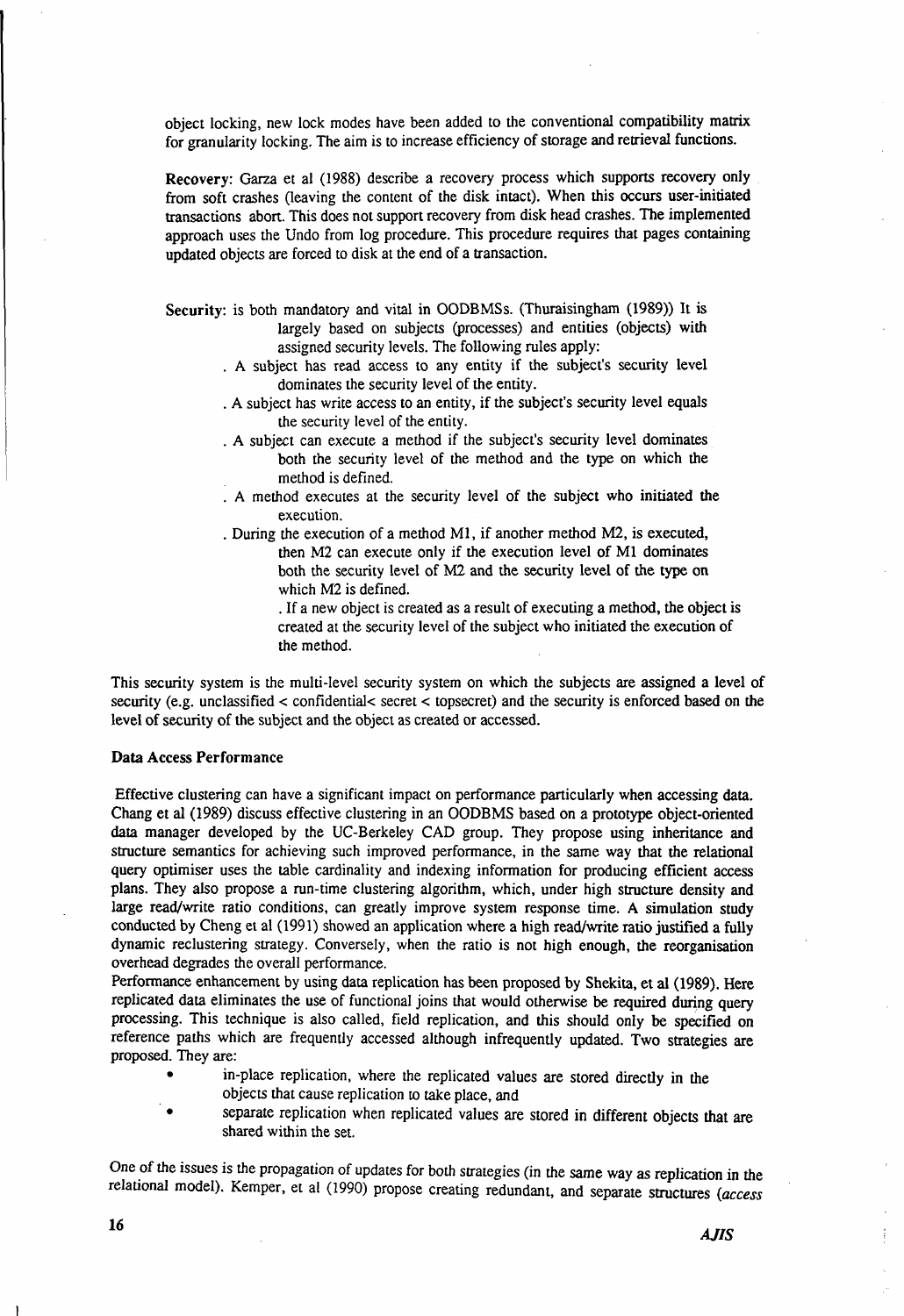*support relations)* to store frequently traversed object references in data base queries. This *access support relations technique* is combined with a query optimiser to transform queries into expressions. This addition is needed to take full advantage of *access support relations.*

## **Query** Facility

A proposed query model (Kim 1989) restricts the query target to a single class or a class hierarchy rooted at that class. This model excludes operations comparable to relational joins and set operations. It reflects the semantics of the class hierarchy. In an object-oriented data base, the operand and the result of the set operation may be a heterogeneous set of instances.

## DEVELOPMENTS IN OBJECT-ORIENTED DBMSs

There are a number of implementations of OODBMS with both research and commercial applications. Each implementation differs. This is mainly due to the differences between the OOL which forms their genesis.

A list of OODBMSs follows with a short discussion outlining their weaknesses and strengths. The list is largely but not exclusively chronological in development. Languages and OODBMSs named in this list are proprietary. The characteristics of each item on the list correspond to the date of the research conducted by the cited researchers.

## Gemstone

This data base system resulted from a project where the objective was to merge object-oriented language concepts with data base systems concepts. (Described in Maier, et al (1986)). Gemstone was mainly based on the Smalltalk-80 language, and its data definition and manipulation language, called Opal, was also based on Smalltalk-80 capabilities and features. Gemstone attempts to permit variations in structured objects, arbitrary data items as values and modification of data base schemes without physical data base restructuring.

Gemstone also provides a mechanism for accessing an entity as a unit. Gemstone provides most of the object-oriented features, but not totally. The implementation of Opal as the data definition language for Gemstone, had as an objective to implement a computationally complete data manipulation language. All data base access and operations use only Opal.

According to Dittrich (1986) there are three levels of object-orientism definition, namely structural, operational, and behavioural. Gemstone supports complex objects, and allows the definition of abstract data types. Therefore it is labelled as having behavioural object-orientism. However it does not supply multiple inheritance.

The Gemstone architecture, presented by Maier, et al (1986), provides most of the features of data base systems, such as secondary storage management, concurrency control, authorisation, transactions, recovery, and support for associative access. Concurrency is supported by providing each user with a workspace area. This area contains a shadow copy of the object derived from the most recently committed object table. The concurrency control schema used, is the optimistic schema, in which conflicts are checked at commit time, rather than prevented from occurring through locking. This schema ensures that read-only transactions never conflict with other transactions.

The recovery process is based on the use of the shadow and shared copy, not making use of logging files, but the important part of recovery is the garbage collection, when removing detritus of the transactions which had not committed before the crash. The authorisation access and ownership are based on segments, which are the areas assigned to users for the creation of new objects. A user can grant read or write permission on a segment to other users, being the grantor (i.e. the original owner).

## Postgres

Postgres is described and defined by Rowe, et al (1987), as a relational model extended to include features such as abstract data types, relation attribute of type procedure, and attribute and procedure inheritance. These features can be used to simulate object-oriented modelling constructs such as aggregation and generalisation, complex objects with shared subobjects, and attributes which are able to reference tuples in other relations. Postgres has a relational database, taking the best features and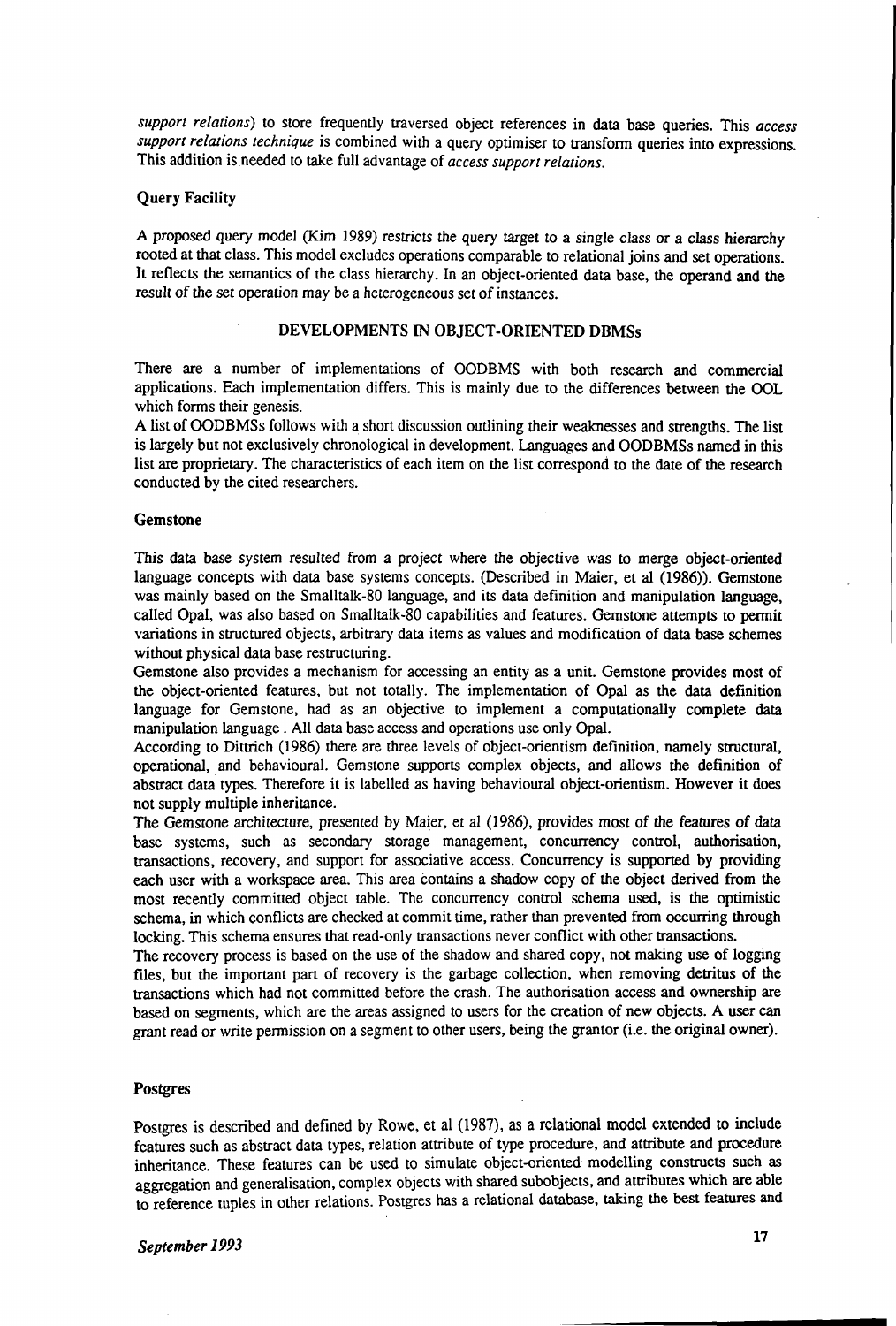concepts from the relational approach (in this specific case, from Ingres) It includes new objectives to add semantic capabilities to the relational model.

Postgres provides better support for complex objects, extensibility for data type, operators and access methods. It also gives facilities for active data bases and inferencing, providing support for forward and backward chaining.This data base system provides a collection of atomic and structured types, where all atomic data types are defined to the system as ADTs. These ADTs are defined by specifying their names, lengths, input and output procedures, as well as their default values. The input and output procedures are written in a conventional programming language such as C. Although this ADT mechanism is provided by Postgres, it is limited in comparison with some implementation of abstract data types in some object-oriented programming languages. There is no inheritance mechanism for ADTs in Postgres.

Based on Dittrich (1986) object orientism definition, Postgres has some elements of both structural and operational object-orientism; particularly in the way that it implements ADTs and complex objects. However these characteristics are not combined. Its features agree with the third generation manifesto of Stonebraker, et al (1990). The Postgres architecture supports transaction management, but does not use the conventional write ahead log. (Stonebraker (1987)). The main characteristics of the approach used, are a collection of modules which provide transaction management. No recovery code is used. All updates are turned into insertions, and take advantage of specialised hardware. It is assumed that non-volatile main memory exists in some reasonable quantity

Concurrency control is implemented by the conventional two-phase locking protocol and using a main memory lock table. Postgres also keeps archival records on an archival medium by having an archival storage system compatible with WORM (write once - read many) devices. Postgres provides housekeeping to maintain the archive system free of invalid records. While Postgres is not classified as an OODBMS by its creators. However it is in this analysis for its capabilities in simulating some semantic and object-oriented features. All the features of Postgres agree more with the third generation manifesto, than with the object-oriented approach. But its variety of features could classify it as a very interesting multi-featured data base system.

#### Iris

Iris is a research prototype. Its main purpose is to meet the needs of current data base applications (e.g. CASE tools, CAD, etc) (Fishman, et al (1987)). Iris provides a different facility to other OODBMSs. It was designed to be accessible from any number of programming languages. Two lexically oriented interfaces are also supported. They are OSQL, an object-oriented extension to SQL, and Inspector, an extension of a LISP structure browser.

The Iris object manager provides the support for schema definition, data manipulation, and query processing. The data model is mainly based on constructs such as objects, types, and operations, providing support for inheritance, constraints, complex objects or normalised data, user defined operations, version management, inference and extensible data types.

Iris architecture is built over conventional relational storage manager, supporting transactions, concurrency control, logging and recovery, archiving, indexing and buffer management. The transaction management is based on the conventional two-phase locking protocol. Research is being conducted to improve concurrency, to provide prolonged access and to manipulate data base objects.

#### Vbase

Vbase is a commercially available data base system. It was built with a schema definition language concept where objects are defined as data types. These data types have attributes also defined as being of a specific type (Andrews et al (1987)). The main purposes of Vbase are to combine a procedural language with support for persistent objects. It also has the strong typing inherent in object systems for both language and data base.

Vbase has the most important influences from CLU, a programming language developed at MTT. Vbase is based on the abstract data typing paradigm, rather than the object/message paradigm. In Vbase object behaviour is required by a combination of properties representing static behaviour, and operations representing dynamic behaviour.

The Vbase architecture is based on a four layer approach, namely language layer, abstraction layer, representation layer, and storage layer. The language layer consists of the compilers for defining and implementing the behaviour of objects. The abstraction layer provides support for inheritance,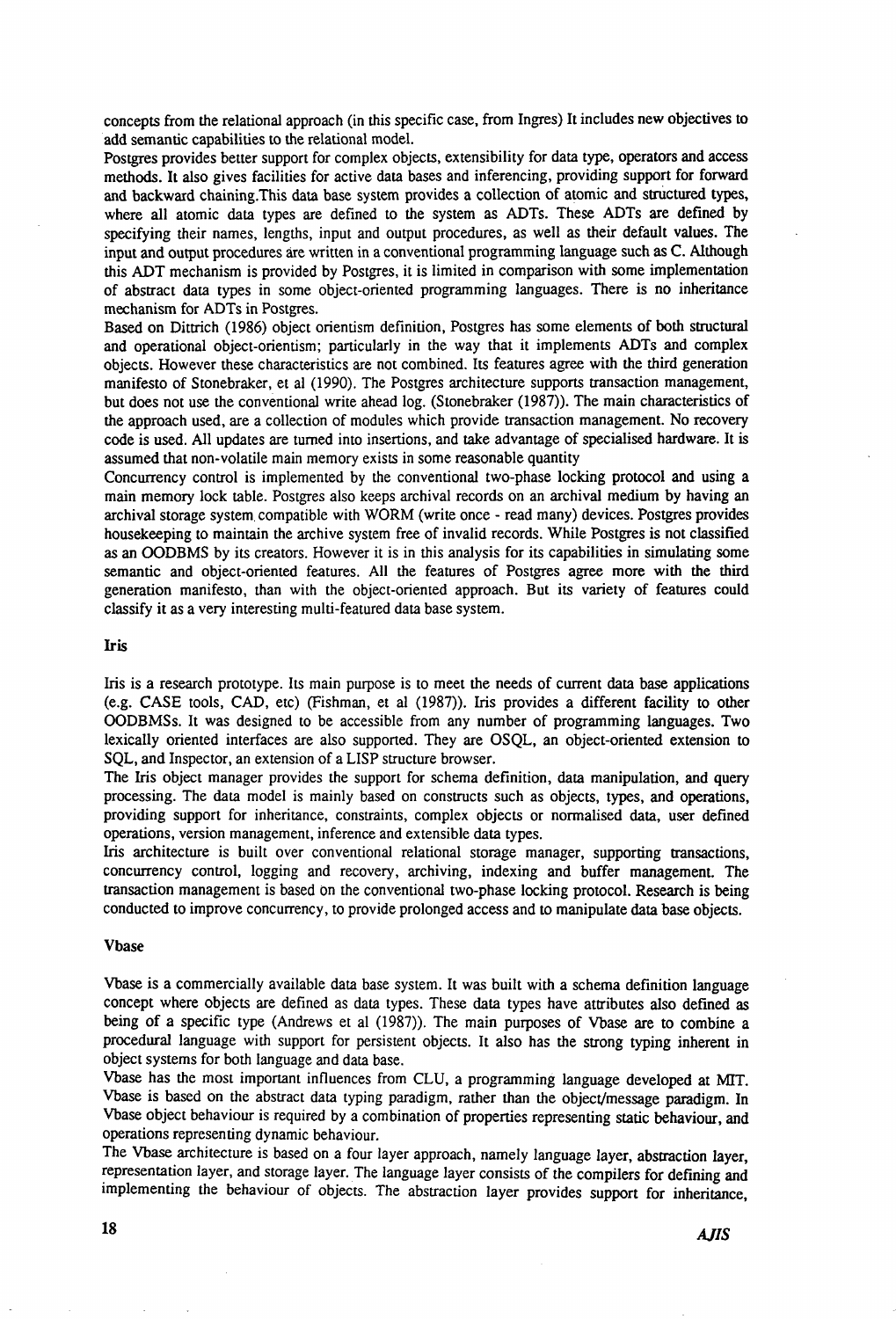operation, dispatching, method combination, and property manipulation. The representation layer is the basis for the reference semantics. The storage layer is responsible for the management of objects and their persistence. Vbase provides features such as clustering objects on disk and in memory, triggers implementation, customised types, but very little time is given in this paper by the authors, to data base features, such as transaction management, concurrency, recovery, and others.

#### **Orion**

Orion is a prototype Object-Oriented data base system, used for supporting the data management needs of Proteus (an expert system). There are two versions of Orion, a single-user and multi-task system called Orion-1, and a multi-user and multi-task system called Orion-lS, in which a single server provides persistent object management on behalf of several workstations. Orion supports functions such as version and change notification, composite objects, dynamic schema evolution, transaction management, associative queries, and multimedia data management. Orion has been implemented in Common LISP, to produce the integration of a programming language with a data base system.

The Orion architecture consists of:

. a message handler receiving all messages sent to Orion objects,

. an object subsystem providing high-level functions, schema evolution, version control, query optimisation, and multimedia information management, . a transaction subsystem providing concurrency control and recovery mechanism to protect data base integrity, while allowing the concurrent execution of multiple transactions. The conventional two-phase locking protocol is used for concurrency control. A logging mechanism is used for recovery from system crashes and aborts.

. a storage subsystem providing access to objects on permanent storage (disks). It also finds and places objects on pages and also manages the movement of pages to and from permanent storage.

## Encore

Encore is described by Hornick (1987) as a data base system in which all objects are considered instances of some type which describe the behaviour of its instances. Types, operations, and properties are all objects in their own right and as such have a type that describe their behaviour. Types can be related to each other by means of the property IS\_A, which induces an inheritance relationship between types. Encore supports multiple inheritance. Operations are active objects which are supported by programming code, and operation types correspond to a procedure definition, while the instances of operation types correspond to procedure activations. Properties are objects used to relate other objects. These properties are called association in semantic terms, and can also be used for expressing part-of relationships when modelling composite objects. Encore also allows dealing with changes, by providing a version control mechanism.

#### Other Implementations

O2 is based on the framework of a set-and-tuple data model. O2 was designed with the purpose of integrating data base technology with the object-oriented approach, all in one system (Lecluse, et al, 1988). This language is also data model where objects may have a tuple or set structure, or be atomic. These objects form a directed graph with potential cycles. Consistent sets of objects are used to interpret domains for type structures and method signatures. Types consist of a type structure and set of methods.

Cactis was built from scratch. The focus is on deriving values from both attributes within the object itself and in other objects (Heintz (1991)). Relationships are defined to allow accessing of information external to the object. Cactis does not support abstract data typing, except when an object refers to others through a relationship link. This system supports the specification of constraints and class/subclass hierarchies, also given capabilities for rolling back and recovering the effect of a change.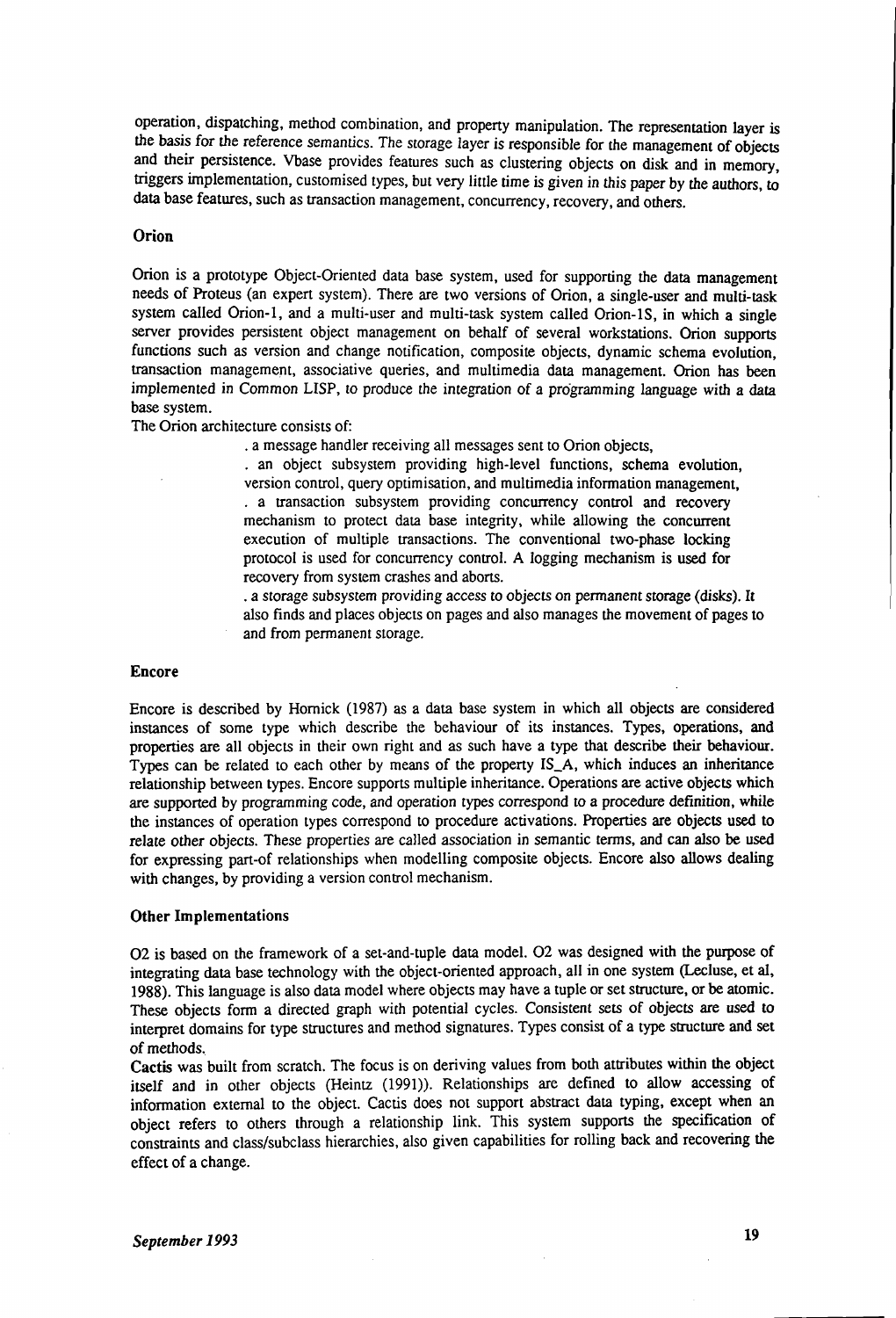#### Development Summary

Most of the implementations of OODBMSs discussed in this section, try to meet in some way the object-orientism definition of Dittrich (1986). They do this by implementing different aspects of the object-oriented approach. Varietal approaches are heavily influenced by a specific language and/or the base framework taken for implementation. There are major differences in the physical implementation of each model as well as in the number of features implemented. This varietal approach is further compounded by major differences adopted by different researchers and practitioners. Some emphasise the abstract data type paradigm, while others emphasise the message and method paradigm. At this time there is no clear path for researcher or practitioner.

#### THE EXPECTATIONS OF OBJECT-ORIENTED DBMSs

From this discussion we can draw expectations of the OODBMSs. The aim is to make them more powerful than the current Relational model, for certain specific applications. The quest is not for a universal superiority. Nevertheless OODBMS need a strongly developed foundation if they are to succeed in the commercial arena. From the implementations described in these preceding pages, we believe that some of the issues which require solutions are:

- . Rationalisation of Object-Query languages and programming languages
- . Development of theory to support OODBMSs
- . Include techniques from deductive and /or semantic data base technology
- . Standardisation of implementation approaches.
- . Keep or improve features of current data base technology

It is also expected that OODBMSs will be a good alternative to applications which require management of unformatted data such as image, picture, and voice, as well as alphanumeric data. In these applications, the implementation of the relation model is not feasible. Object-Oriented databases can satisfy the needs of users whose applications have requirements such as a variety of data types and type constructors, modelling accuracy, derived data, set value attributes, and the ability to model actions.

Current researchers in Knowledge Data Base Management Systems and intelligent databases often include OODBMS as a subset. These kinds of databases will represent a new technology for information systems management. They are the result of the integration of traditional approaches to data base systems, with new developments, such as Object-Oriented concepts, Expert systems, Hypermedia and Information retrieval.

Although some research has been done on query model, languages, and optimisation, there are still problems which must be resolved before OODBMSs can be commercially competitive. The current problems in this area, are related to the complexity of the data structure in object-oriented data bases, and to the lack of an equivalent of the simple and concise relational algebra used in the relational model. The interfaces used by DBMSs in general lack friendliness and quality. Most of the work on user interfaces has been related to specific implementations, or specific kinds of systems such as Decision Support Systems, Window-Based systems, etc, but the user interface topic, deserves to be treated as a separate technology.

In the case of OODBMSs the user interface plays an important role when representing complex objects, by using graphical capabilities or hierarchical structures. Other problems such as the representation of multimedia objects, manipulation of large objects and handling of active objects are also a concern in OODBMSs user interfaces. We believe that most methodologies for designing data bases cannot cope with object-oriented data base design. There are some object-oriented software design methodologies extant, but they include very little about object-oriented data base design. Computer aided software engineering tools in the same way as they exist for current data base models is a reasonable expectation.

The class hierarchy and class composition hierarchies can make the logical and physical data base design very difficult. The three level ANSI/SPARC architecture presented in the ISO standards, describes the view mechanism as a powerful tool in data base design (ANSI/X3/SPARC (1978)). The current implementation of OODBMSs does not support a mechanism for views, because of the lack of a complete query language, and the difficulty presented by the object identity concept. Views should have new object identifiers, but it is not clear if they should be persistent or transient. There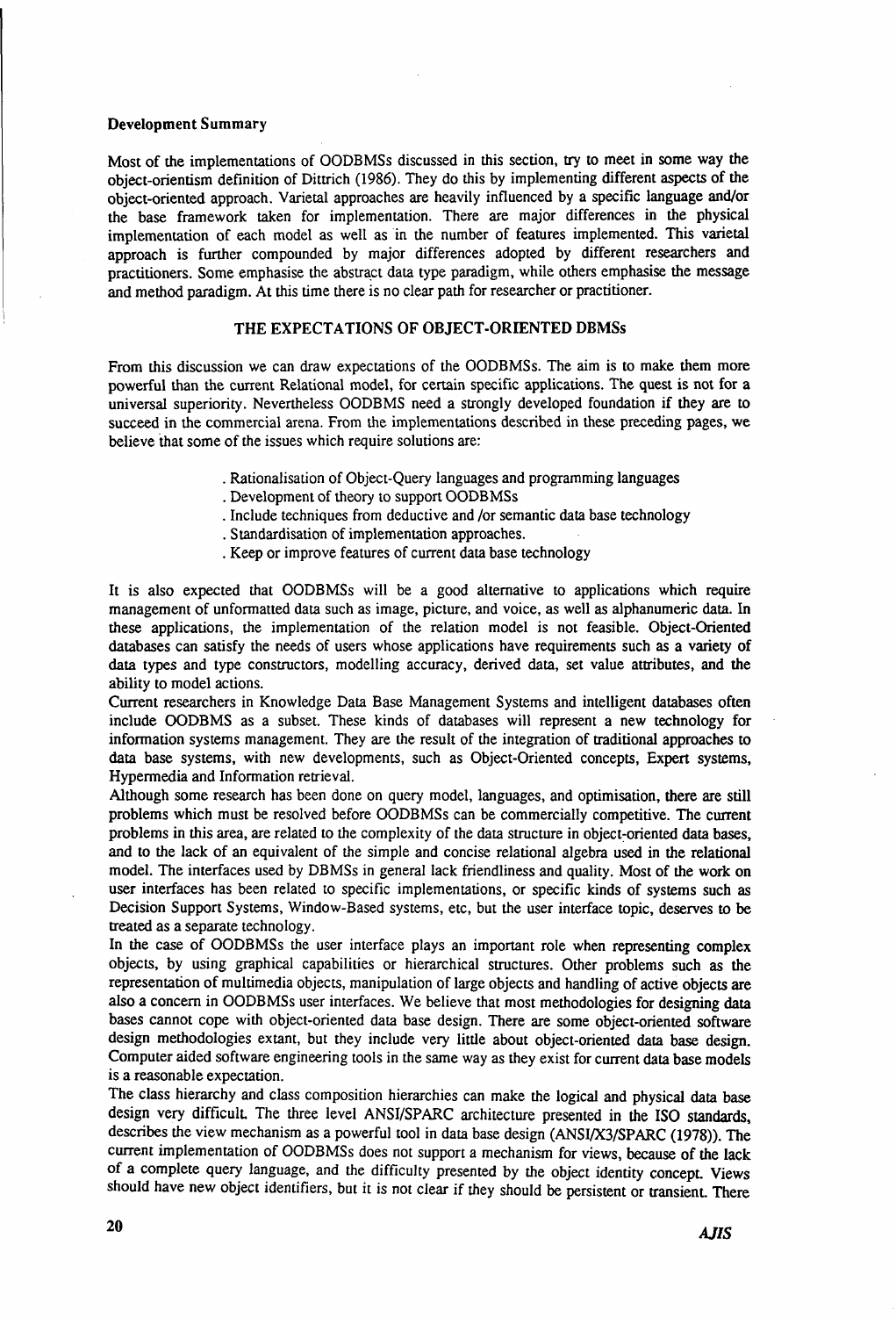are other problems with views, even in current data base systems implementations (relational), but the powerful use of them made in the relational model indicate that they are necessary and that some research in this area is required.

Most of the current implementations of an OODBMS, are based on specific object-oriented programming languages (these languages in some cases are not compatible). This is very important, because a standardisation of the programming languages, could provide interoperability. This requires a common notion of object-oriented semantics, in aspects such as type, computation, query, identity and inheritance.

The performance issue has been a problem with the transition from one data base technology to the next, because making the programmer's job easier has resulted in performance cost This problem was created with the transition to the second generation of data base systems (relational), because the use of declarative queries implies the need for some sort of system or expert system, to optimise the access path to the data base.

Object-Oriented data base research will also have to keep up to date with new researches in technology for relational data bases. This will include technology used by distributed databases, tools for data base design, etc. These new findings will require adoption to the object-oriented data base approach.

Based on the literature review, as well as from practical experience in current data base environments (hierarchical, network, and relational), the issues shown above are the main areas for research in object-oriented databases. The basic building blocks are in place but there are still some important areas which require improvement.

## **CONCLUSIONS**

Object-Oriented data bases has become a major area of research. Early research results pointed the way to serious scholarship and experimentation. From these activities the attention of practitioners and researchers has become more focused. Data base technology has carried techniques from previous data base generations, such as concurrency control, recovery techniques, storage management, distributed data, and query optimisation. These techniques have been reused and improved, with the purpose of implementation in the object-oriented model. The development of new technology to support object-oriented databases, is also an important outcome of the research in this field. Technologies, such as indexing techniques, clustering techniques, schema modification, performance metrics, client/server architecture, etc., are in part, results of some research in objectoriented databases.

There are several commercial implementations, research prototypes, which were described in this review, and which were built with the purpose of experimentation and for evaluating the performance and functionalities of these object-oriented data base implementations, as well as creating an alternative to conventional DBMSs. Important definitions, such as the object-orientism by Dittrich (1986) , and the manifesto for object-oriented data bases by Atkinson, et al (1989) have set up touchstones. Greater formalisation of these standards at the level of international committees such as ISO task groups, will be required for making OODBMSs the next generation of data base management systems.

From the implementations described in this paper, Gemstone, Ontos (successor of Vbase), and Orion are OODBMSs which have received better reception from practitioners. These products have reached a level of maturity which make them very tempting in the marketplace. Another issue is the need for migration paths from current data base systems to object-oriented data bases. This will be essential for the success of OODBMSs in the commercial market. There is also a need for OODBMSs to participate in heterogeneous distributed data base systems. This could imply that organisations, use different kind of DBMSs for different purposes (e.g. relational for current or standard applications, object-oriented for design databases, etc). Thus the migration path becomes easier and more reliable.

We draw the conclusion that research on object-oriented databases, has been highly successful, contributing new technology for Information Systems, and improving current technology. Our understanding of systems development and data storage is constantly undergoing change. OODBMS are contributing to that change. These newer contributions are driven by commercial needs and research findings. This heady mixture fuels the ongoing debate and fires a high level of expectations for the next generation of DBMS s.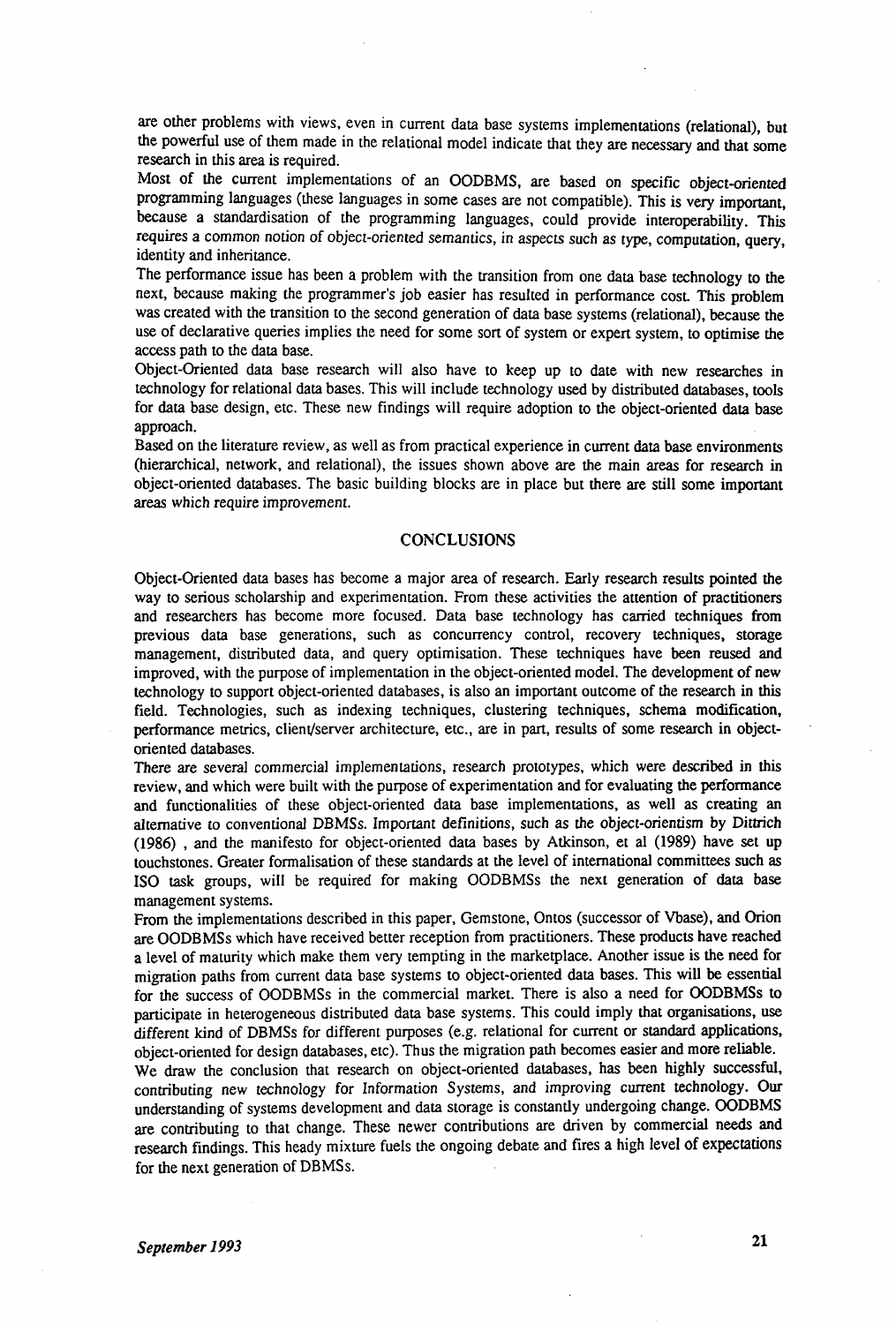#### **REFERENCES**

- Andrews T. & Harris C., (1987) Combining Language and Database Advances in an Object-Oriented Development Environment. Proceedings of International Conference on Object-Oriented Programming Systems, Languages, and Applications, Orlando, Florida, 1987. Sigplan Notices. 1987, Vol 22, No 12,430-440.
- ANSI/X3/SPARC Study Group Data Base Management Systems, "Framework Report on Data Base Management Systems" AFIPS Press, Montvale NJ, 1978
- Atkinson M., Bancilhon F. & de Witt D. (1990) The Object Oriented Database System Manifesto. Proceedings First Conference Deductive and Object-Oriented Databases. Kyoto, Japan.
- Chang E.E. & Katz R.H. (1989) Exploiting Inheritance and Structure Semantics for Effective Clustering and Buffering in an Object-Oriented DBMS. Proceedings of International Conference on Management of Data, Sigmod Record., Vol 18, No 2, June, 348-357.
- Cheng J R. & Hurson A R. (1991) Effective Clustering of Complex Objects in Object-Oriented Databases. Proceedings International Conference on Management of Data. Sigmod Record.Vol 20, No 2, June, 22-31.
- Dittrich K. (1986) Object-Oriented Database Systems: the Notions and the Issues. Proceedings of International Workshop on Object-Oriented Database Systems IEEE, Asilomar, CA,
- Elmasri R. & Navathe S. (1989) Fundamentals of Database Systems. Sydney : The Benjamin/Cummings Publishing Company, Inc.
- Fishman D., Beech D., Gate H P, Chow E C, Connors T., Davis J W., Derret N., Hoch C G., Kent W., Lyngbaek P., Mahbod B., Neimat M A., Ryan T A., and Shan M C. (1987) IRIS: an Object-Oriented Database Management System. ACM Transactions on Office Information Systems.Vol 5, No 1, January, 48-69.
- Garvey M A and Jackson M S, (1989) Introduction to Object-Oriented Databases. Information and Software Technology. Vol 31, No 10, December, 521-527.
- Garza J F. and Kim W., (1988) Transaction Management in an Object-Oriented Database System. Proceedings International Conference on Management of Data. Sigmod Record, 37-45.
- Heintz T J, (1991) Object-Oriented Databases and their Impact on Future Business Applications. Information & Management. Vol 20,95-103.
- Hornick M F. and Zdonik S B., (1987) A Shared, Segmented memory system for an Object-Oriented Database. ACM Transactions Office Information Systems. Vol 5, No 1, January, 70-95.
- Hull R. and King R., (1987) Semantic Database Modeling: Survey, Applications, and Research Issues. ACM Computer Surveys, Vol 19, No 3, September, 201-255.
- Jackson M S. (1991) Tutorial on Object-Oriented Databases. Information and Software Technology. Vol 33, No 1, January, 4-12.
- Kemper A. and Moerkotte G., (1990) Access Support in Object Bases. Proceedings International Conference of Management Data. Sigmod Record Vol 19, No 2, June, 364-374.
- Khoshafian S., (1990) Insight into Object-Oriented Databases. Information and Software Technology. Vol 32, No 4, May, 274-289.
- Khoshafian S. and Copeland G., (1986) Object Identity. Proceedings of International Conference on Object-Oriented Programming Systems, Languages, and Applications. Portland, September. Sigplan Notices. 1986, Vol 21, No 11, November, 406-416.
- Kim W., (1989) A Model of Queries for Object-Oriented Databases. Proceedings of the Fifteenth International Conference on Very Large Data Bases, Amsterdam, The Netherlands, 423- 432.
- Kim W., Banerjee J., Chou H., Garza J F., and Woelk D., (1987) Composite Object Support in an Object-Oriented Database System. Proceedings of International Conference on Object-Oriented Programming Systems, Languages, and Applications. Orlando, Florida, Sigplan Notices. Vol 22, No 12, December, 118- 125.
- Lecluse C., Richard P., and Velez F., (1988) 02, an Object-Oriented Data Model. Proceedings of International Conference on Management of Data. Sigmod Record. 424-433.
- Maier D., Stein J., Otis A., and Purdy A., (1986) Development of an Object-Oriented DBMS. Proceedings of Object-Oriented Programming Systems, Languages, and Applications, Portland, Sigplan Notices. Vol 21, No 11, November, 472-482.